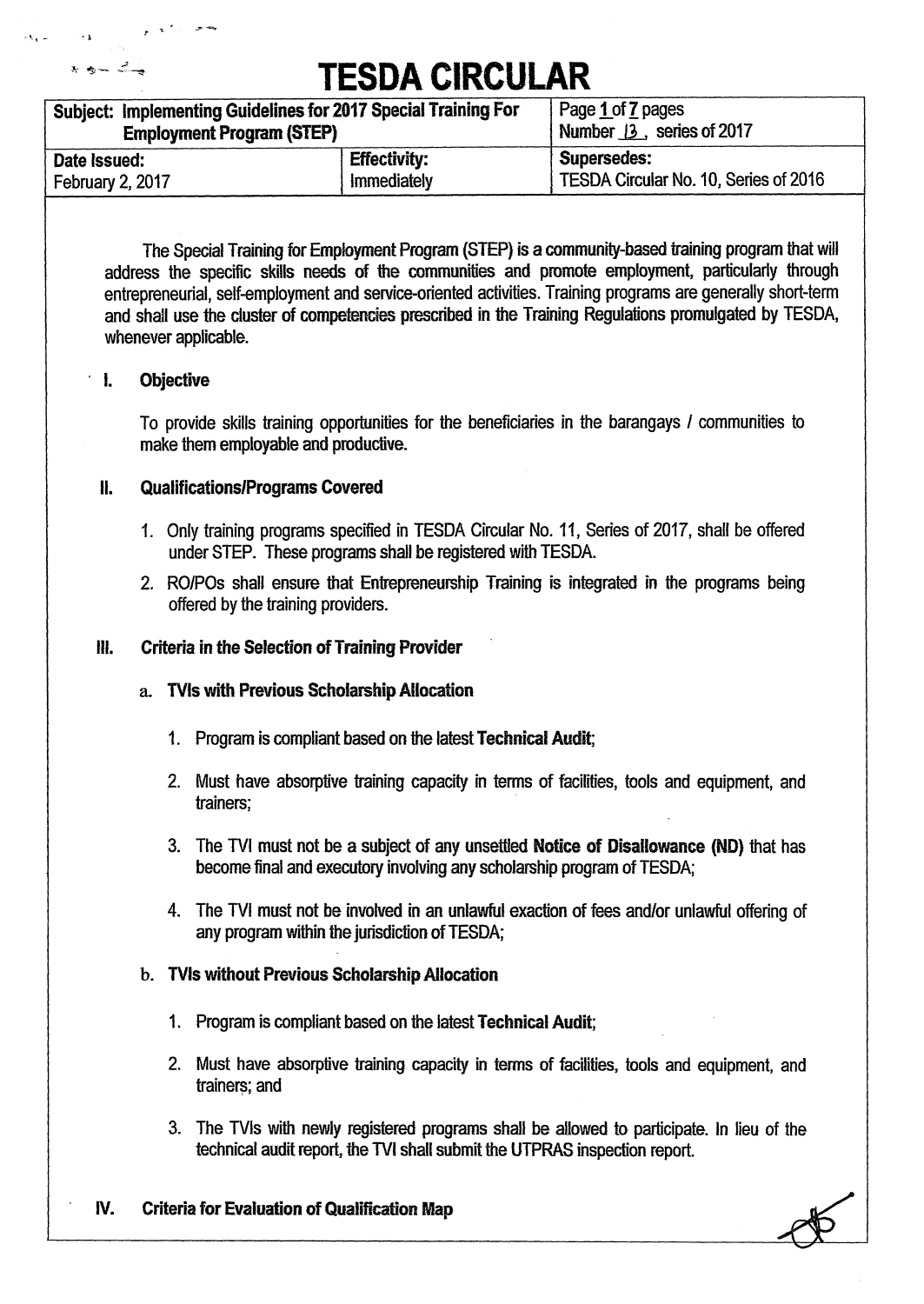| Subject: Implementing Guidelines for 2017 Special Training For | Page 2 of 7 pages                  |                                       |
|----------------------------------------------------------------|------------------------------------|---------------------------------------|
| <b>Employment Program (STEP)</b>                               | Number $\sqrt{3}$ , series of 2017 |                                       |
| Date Issued:                                                   | <b>Effectivity:</b>                | <b>Supersedes:</b>                    |
| February 2, 2017                                               | Immediately                        | TESDA Circular No. 10, Series of 2016 |

#### **a. Ms with Previous Scholarship Allocation**

**1. Absorptive Capacity refers to the number of trainees that a TVI can accommodate per batch based on Training Regulation requirements on physical facilities, tools and equipment, and number of trainers. This includes existing/ongoing scholarship programs with other government agencies and other funding organizations. — 30 points** 

| <b>ABSORPTIVE CAPACITY</b>     | <b>POINTS</b> |
|--------------------------------|---------------|
| Not within absorptive capacity |               |
| Within absorptive capacity     | 30 points     |

**2. Employment Rate refers to the number of employed graduates in a particular qualification previously granted and being applied for. The report on employment rate**  shall be applicable only for the STEP programs that were completed at least six (6) **months to one (1) year prior to the new application under the STEP in the same qualification. An electronic copy of the MIS-03-02 report, which includes the employment status, shall be submitted to the Scholarship Management Office (SMO). — 40 points** 

| <b>EMPLOYMENT RATE</b> | <b>POINTS</b> |
|------------------------|---------------|
| Below 50%              |               |
| 50% to 70%             | 10 points     |
| 71% to 90%             | 20 points     |
| 91% and above          | 40 points     |

**3. Utilization Rate refers to the number of enrollees based on the MIS 03-02 report against the approved slots of the scholarship previously granted (in a particular qualification previously granted and being applied for). — 30 points** 

| <b>UTILIZATION RATE</b> | <b>POINTS</b> |
|-------------------------|---------------|
| Below 80%               |               |
| 80% to 90%              | 25 points     |
| 91% and above           | 30 points     |

**Those eligible TVIs which garnered a total of fifty-five (55) points and above shall be given priority in the allocation of available scholarship slots.** 

#### **b. TVIs without Previous Scholarship Allocation**

**In case of new and existing TVIs which were not given any scholarship allocation prior to the issuance of this Circular and after looking into the eligibility requirements of said TVIs, scholarship slots shall be allotted for the qualification/cluster of competencies being applied**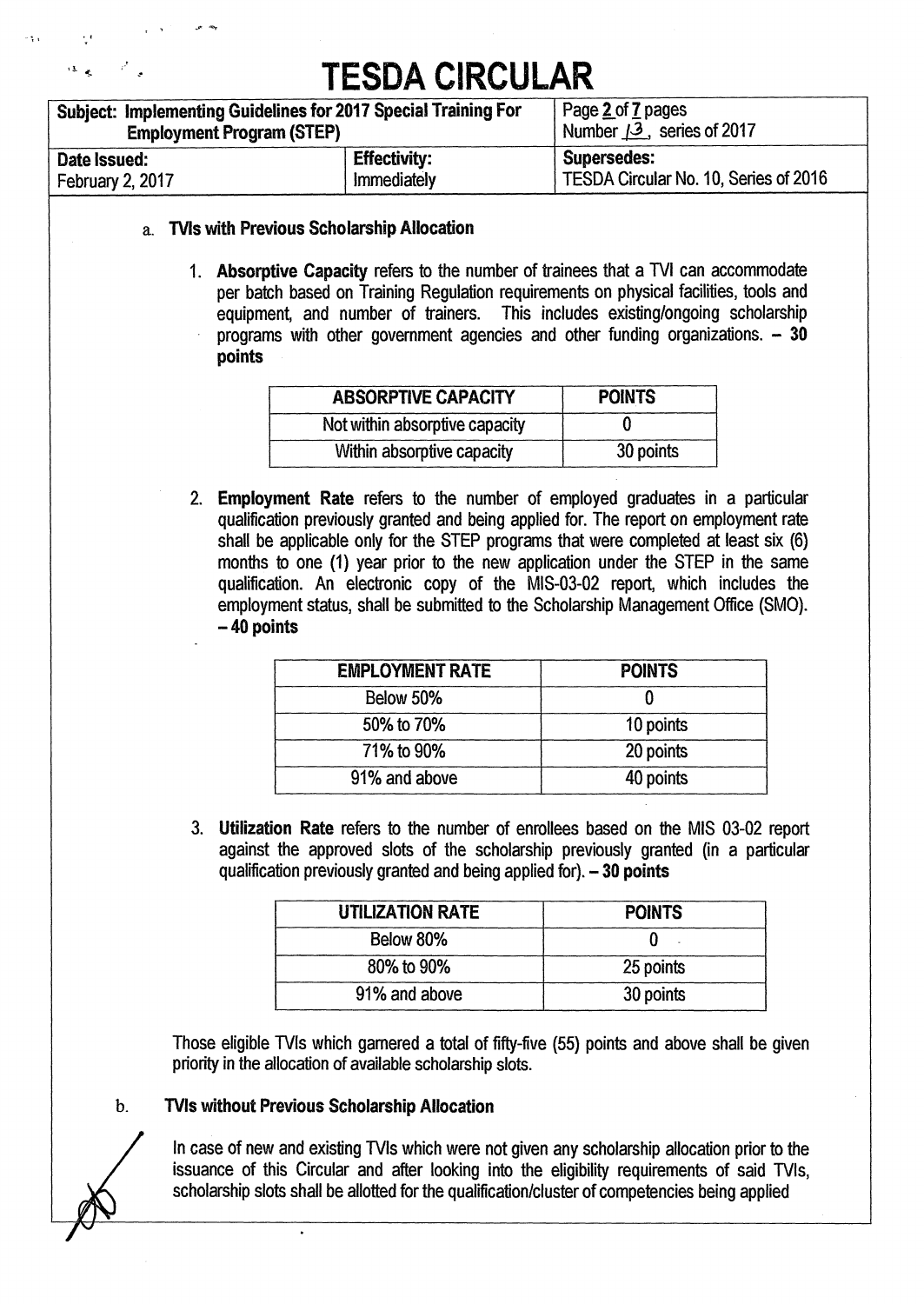$\bar{\gamma}$ 

|                                  | <b>Employment Program (STEP)</b>          | Subject: Implementing Guidelines for 2017 Special Training For            | Page 3 of 7 pages<br>Number $\cancel{3}$ , series of 2017                                                                                                                                                                                                                                                                                                                               |
|----------------------------------|-------------------------------------------|---------------------------------------------------------------------------|-----------------------------------------------------------------------------------------------------------------------------------------------------------------------------------------------------------------------------------------------------------------------------------------------------------------------------------------------------------------------------------------|
| Date Issued:<br>February 2, 2017 |                                           | <b>Effectivity:</b><br>Immediately                                        | <b>Supersedes:</b><br>TESDA Circular No. 10, Series of 2016                                                                                                                                                                                                                                                                                                                             |
|                                  | qualification/cluster of competencies.    |                                                                           | for. The TVI shall be provided scholarship allotment equivalent to one (1) batch per                                                                                                                                                                                                                                                                                                    |
| V.                               |                                           | Approval of Qualification Maps (QMs) and Issuance of Scholarship Grants   |                                                                                                                                                                                                                                                                                                                                                                                         |
|                                  |                                           | Program (STEP) Schedule of Costs} to the Provincial Offices (POs);        | 1. The TVIs with registered programs shall submit Qualification Maps (QMs) using STEP Form<br>01 with training cost based on the identified qualifications/cluster of competencies as specified<br>in the TESDA Circular No. 11, Series of 2017 {2017 Special Training for Employment                                                                                                   |
|                                  |                                           | notify the TVIs for the compliance thereof;                               | 2. The submitted Qualification Maps (QMs) as evaluated by the Provincial Offices (POs) shall<br>meet all the Criteria in the Selection of Training Provider (STEP Form 02) and Criteria for<br>Evaluation (STEP Form 03), the same shall be forwarded to the Regional Offices (ROs) for<br>evaluation. Otherwise any lacking requirements, the Provincial Offices (POs) concerned shall |
|                                  |                                           | to the Scholarships Management Office-CLGUS (SMO-CLGUS);                  | 3. After the evaluation, the Regional Offices (ROs) shall forward the Step Forms (01, 02 and 03)                                                                                                                                                                                                                                                                                        |
|                                  |                                           | submit the same to the Director General/Secretary for his approval;       | 4. The SMO-CLGUS shall prepare and forward CSW and Qualification Maps (QMs) (STEP Form<br>01) together with STEP Forms 02 and 03 to the ODDG-CLGUS for its recommendation and                                                                                                                                                                                                           |
|                                  |                                           | STEP Scholarship Grant certificates to the Regional Offices (ROs);        | 5. Approved Qualification Maps (QMs) shall be forwarded to SMO-CLGUS for the issuance of                                                                                                                                                                                                                                                                                                |
|                                  |                                           |                                                                           | 6. The Regional Offices (ROs) shall release the STEP Scholarship Grant certificates to the<br>Provincial Offices (POs) based on the approved Qualification Maps (QMs) (STEP Form 01);                                                                                                                                                                                                   |
|                                  |                                           | certificates to the TVIs for the implementation of the training programs; | 7. After a Memorandum of Agreement (MOA) has been entered between TESDA Provincial<br>Director and TVIs, the Provincial Offices (POs) shall release the STEP Scholarship Grant                                                                                                                                                                                                          |
|                                  |                                           | toolkits are procured through public bidding.                             | 8. Revision of targets or qualifications is not allowed once approved since the corresponding                                                                                                                                                                                                                                                                                           |
| VI.                              | <b>Modes of Availing STEP Scholarship</b> |                                                                           |                                                                                                                                                                                                                                                                                                                                                                                         |
|                                  |                                           | 1. Barangay Listing of Prospective Beneficiaries                          |                                                                                                                                                                                                                                                                                                                                                                                         |
|                                  | prospective beneficiaries.                |                                                                           | Every Barangay Chairman or his/her designated representative shall submit the list of<br>potential beneficiaries for skills training from the accomplished Barangay Skills Need Survey<br>(BSNS) Form 1 to the TESDA Regional/Provincial Office. The submitted list is expected to<br>be inclusive and non-limiting in number, indicating the skills training needed by the             |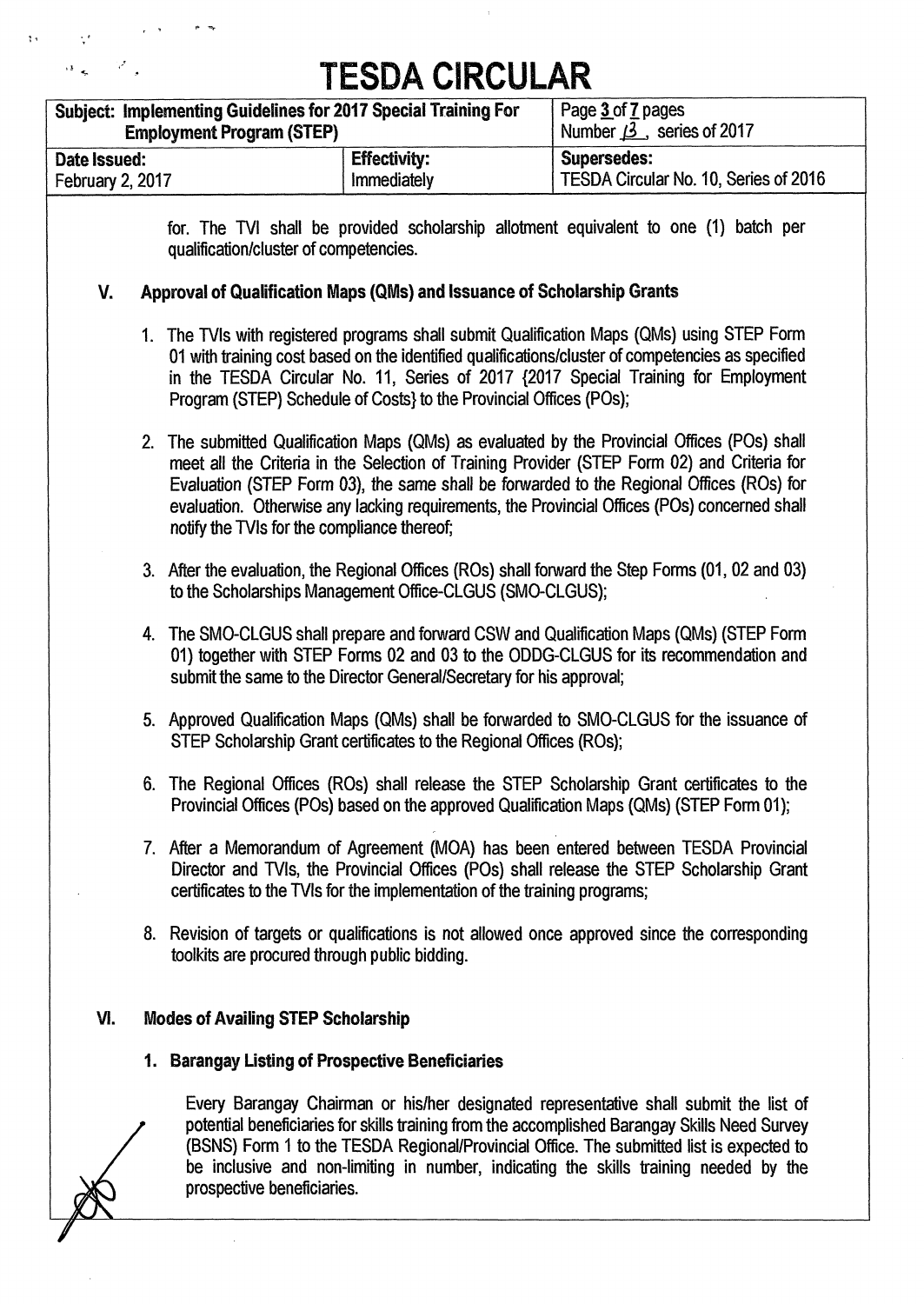| Subject: Implementing Guidelines for 2017 Special Training For | Page 4 of 7 pages            |                                       |  |  |
|----------------------------------------------------------------|------------------------------|---------------------------------------|--|--|
| <b>Employment Program (STEP)</b>                               | Number $13$ , series of 2017 |                                       |  |  |
| Date Issued:                                                   | <b>Effectivity:</b>          | <b>Supersedes:</b>                    |  |  |
| February 2, 2017                                               | Immediately                  | TESDA Circular No. 10, Series of 2016 |  |  |

## **2. Online Scholarship Application**

**Any interested person whose name, for any reason, was not included in the BSNS can**  apply for scholarship program through the Online (www.tesda.gov.ph/Barangay) available at the TESDA Regional and Provincial websites.

### **3. Walk-in Application**

**Any interested person who desires to avail of the scholarship programs may apply either at the TESDA Central, Regional or Provincial Offices with regard to the processing of his/her scholarship application.** 

### vu. **BENEFICIARIES**

 $\mathcal{L}^{\text{L}}$  , and  $\mathcal{L}^{\text{L}}$  , and

**Target clienteles shall include but not limited to the following:** 

- **Drug dependent surrenderers and family members;**
- **® Out-of-school youths;**
- **Unemployed;**
- **Underemployed;**
- **® Industry workers obtaining skills upgrading training programs;**
- **Construction workers;**
- **® OFWs and their dependents;**
- **Basic and marginalized sectors such as:** 
	- **1 Persons with Disabilities (PWDs);**
	- **1 Farmers and fishermen;**
	- **1 Disadvantaged women;**
	- **1 Indigenous Peoples (IPs);**
	- **1 Solo parents and their children;**
	- **1 Senior citizens;**
	- **1 Rebel returnees/decommissioned combatants;**
	- **1 Wounded in-action (WIA) AFP and PNP personnel;**
	- **1 Urban & rural poor;**
	- **1 Victims of Natural Disasters and Calamities;**
	- **1 Victims of Human Trafficking;**
	- **1 Micro entrepreneurs and their family members;**
	- **1 Cooperatives intending to engage or expand business enterprise;**
	- **1 Employees with contractual/Job Order status to help them engage in entrepreneurial activities and consequently become contributors to jobs generation; and**
	- **I Displaced Higher Education Institutions (HEls) teaching personnel**
- **Other marginalized groups may also avail of the scholarship program subject to pre-qualification**
- **Other targeted special groups:** 
	- **1 Family members of AFP and PNP personnel killed and wounded in-action (KWIA); and**
	- **1 Inmates and detainees including their families.**
- **® A Filipino Citizen of at least fifteen (15) years old at the start of the training program;**
- **® Must not be currently a beneficiary of other government educational scholarship and subsidy program.**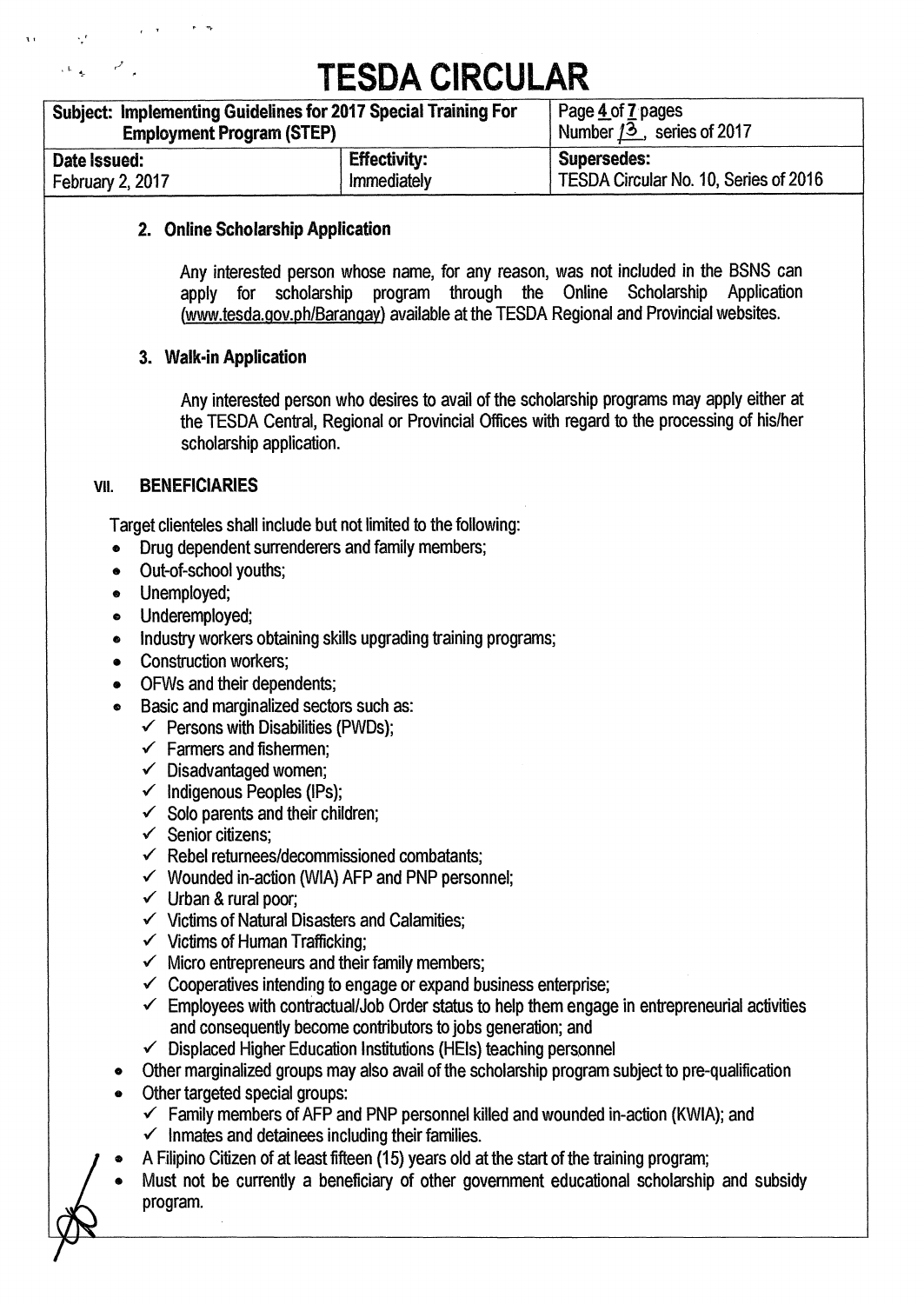| Subject: Implementing Guidelines for 2017 Special Training For | Page 5 of 7 pages               |                                       |
|----------------------------------------------------------------|---------------------------------|---------------------------------------|
| <b>Employment Program (STEP)</b>                               | Number $\beta$ , series of 2017 |                                       |
| Date Issued:                                                   | <b>Effectivity:</b>             | <b>Supersedes:</b>                    |
| February 2, 2017                                               | Immediately                     | TESDA Circular No. 10, Series of 2016 |

## **VIII. ASSISTANCE I BENEFITS**

- **1. The trainee shall be entitled to free training and assessment including the training allowance computed at Sixty Pesos (Php60.00) per training day. The approved STEP standard costing per TESDA Circular No. 11, Series of 2017 shall be applied strictly. The TVIs shall not exact additional training fees from the beneficiaries of this program.**
- **2. Starter toolkits shall also be given to each trainee.**

## **IX. ASSESSMENT AND CERTIFICATION**

- **1. The Regional and Provincial Directors shall ensure that the qualifications included in the STEP scholarship shall have readily available accredited assessment centers and assessors within the Region;**
- **2. In line with the TESDA policy on assessment and certification program, competency assessment shall be mandatory for qualifications/cluster of competencies with Training Regulations (TR) with Competency Assessment Tools (CATs); and**
- **3. Cost of assessment shall be based strictly on the TESDA Circular No. 11, Series of 2017.**

## **X. DUAL AVAILMENT**

**Dual availment scholarship shall be allowed provided that the training shall be availed one at a time and not simultaneously. The additional qualification must be related or towards higher level qualification.** 

## **XI. ADMINISTRATIVE AND FINANCIAL PROCEDURES**

- 1. Sub-AROs shall be issued to the Regional Offices (RO) based on the approved Qualification **Maps (QMs);**
- **2. Notice of Cash Allocations (NCAs) shall be requested by the ROs from the DBM-ROs to be consistent with the direct release scheme per DBM and DOLE —TESDA Joint Circular No. 2011-1 dated March 11, 2011 or transfer of funds shall be made by Central Office to Regional Office concerned;**
- **3. All ROs shall submit Monthly Disbursement Programs to DBM-ROs as basis for the release of the NCAs;**
- **4. Downloading of funds to the POs shall be made by the ROs either upon receipt of NCA from DBM-ROs or NTA from the Central Office;**
- **5. Payment of training allowance:**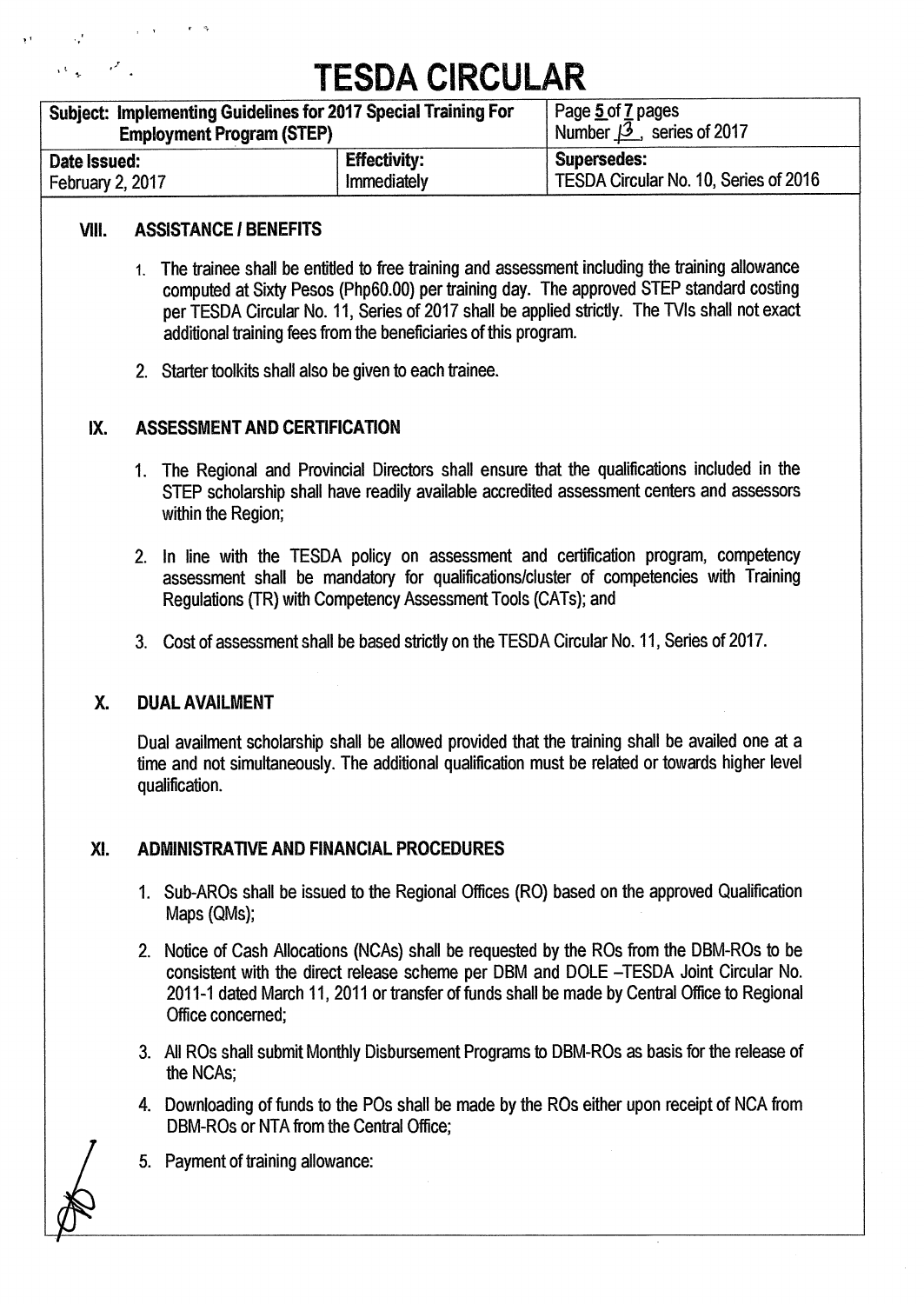| Subject: Implementing Guidelines for 2017 Special Training For<br><b>Employment Program (STEP)</b> |                     | Page 6 of 7 pages<br>Number $\cancel{13}$ , series of 2017 |  |  |
|----------------------------------------------------------------------------------------------------|---------------------|------------------------------------------------------------|--|--|
| Date Issued:                                                                                       | <b>Effectivity:</b> | <b>Supersedes:</b>                                         |  |  |
| <b>February 2, 2017</b>                                                                            | Immediately         | TESDA Circular No. 10, Series of 2016                      |  |  |

- **1 The payment of training allowance computed at Sixty Pesos (P60.00) per training day shall be released directly to the scholars or his/her authorized representatives armed with Special Power of Attorney executed by the scholars;**
- $\checkmark$  The payment of training allowance shall correspond to the number of days of the **scholar's attendance to the training program; and**
- $\checkmark$  The payment of training allowance shall be released by the POs after completion of the **training.**
- **6. Payment to TVIs of the training cost and entrepreneurship fee shall only be made upon submission of the following documents:** 
	- **1 Billing Statement;**
	- **1 MIS 03-02 report duly signed by the TVls' authorized signatories;**
	- **1 Daily Attendance Sheets (DAS);**
	- **1 Certified true copy of RWAC; and**
	- **1 TESDA copy of the STEP Scholarship Grant duly signed by the concerned officials.**
- **7. Payment to Assessment Centers of the assessment fee shall only be made upon submission of the following documents:** 
	- **1 Billing Statement;**
	- **1 Admission slips;**
	- **1 Copy of Attendance Sheets; and**
	- **1 Certified true copy of RWAC.**
- **8. The procurement of toolkits shall be done through competitive bidding in accordance with Republic Act No. 9184, otherwise known as the Government Procurement Reform Act, and its Revised Implementing Rules and Regulations. Said toolkits shall be released to the scholars by the PO concerned during the training program. Receipt by the trainee of the starter toolkit shall be supported by an Acknowledgment Receipt following the format hereto attached as Annex A. Such must be noted by the Provincial Director concerned.**

## **XII. MONITORING AND EVALUATION OF REPORTS**

- **1. The monitoring and reporting requirements of the SMO CLGUS shall be observed. Regular and timely submission of accurate and consistent data shall be strictly followed and shall be**  submitted every 3<sup>rd</sup> day of the following month;
- **2. The physical and the financial reports as reflected in the template shall always be consistent for correct and accurate reporting to oversight agencies;**
- 3. Pursuant to the Special Provision of CY 2017 GAA, the Regional Offices (ROs) are required to **submit the MIS 03-02 to SMO CLGUS. Likewise, the Labor Market Information Division-Planning Office (LMID-PO) of the Central Office (CO) shall be responsible for the posting of MIS 03-02 to the TESDA website covering the following information/data:**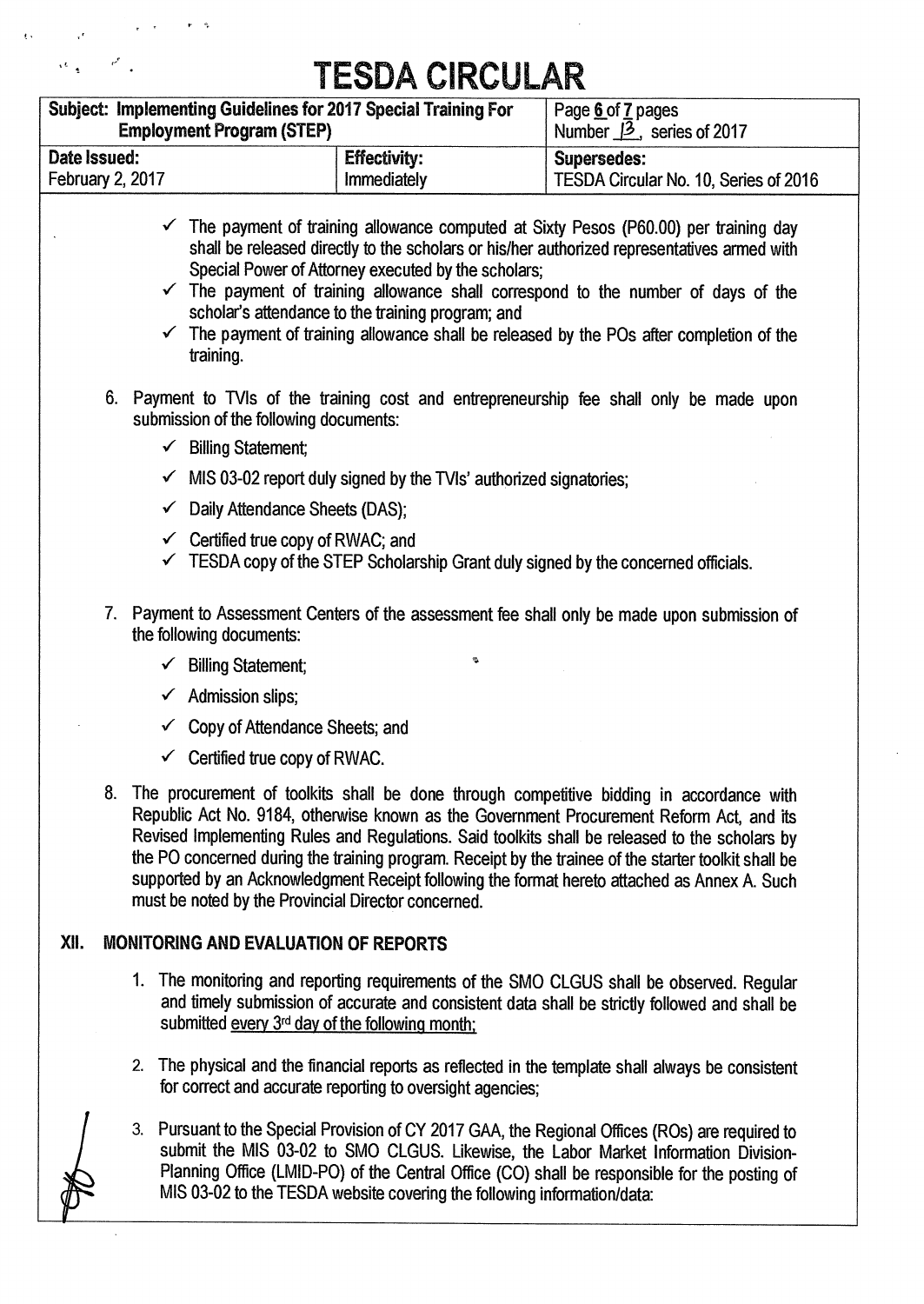| Subject: Implementing Guidelines for 2017 Special Training For<br><b>Employment Program (STEP)</b> |                     | Page 7 of 7 pages<br>Number $\beta$ , series of 2017 |  |  |  |
|----------------------------------------------------------------------------------------------------|---------------------|------------------------------------------------------|--|--|--|
| Date Issued:                                                                                       | <b>Effectivity:</b> | <b>Supersedes:</b>                                   |  |  |  |
| <b>February 2, 2017</b>                                                                            | Immediately         | TESDA Circular No. 10, Series of 2016                |  |  |  |

- **(1) name of communities that participated and number of training beneficiaries;**
- **(2) type of training conducted, equipment and/or supplies purchased and other related information; and**
- **(3) Name and address of training beneficiaries.**

## **mu. SANCTIONS**

The following acts shall be grounds for the perpetual disqualification of the TVI to participate in **any scholarship program and suspension or revocation of the Certificate of WET Program Registration (CTPR), among others, subject to due process of law:** 

- **Ghost training;**
- **O Exaction of unauthorized fees from the trainees;**
- **® Falsification, forgery, false declaration of absorptive capacity or misrepresentation in the**  submission by the TVI of the required reports to TESDA; and
- **Other unlawful and illegal activities punishable under the Revised Penal Code.**

**This Circular takes effect as indicated and shall supersede any issuance inconsistent herewith.** 

**AMAMONDIONG Director General/Secretary**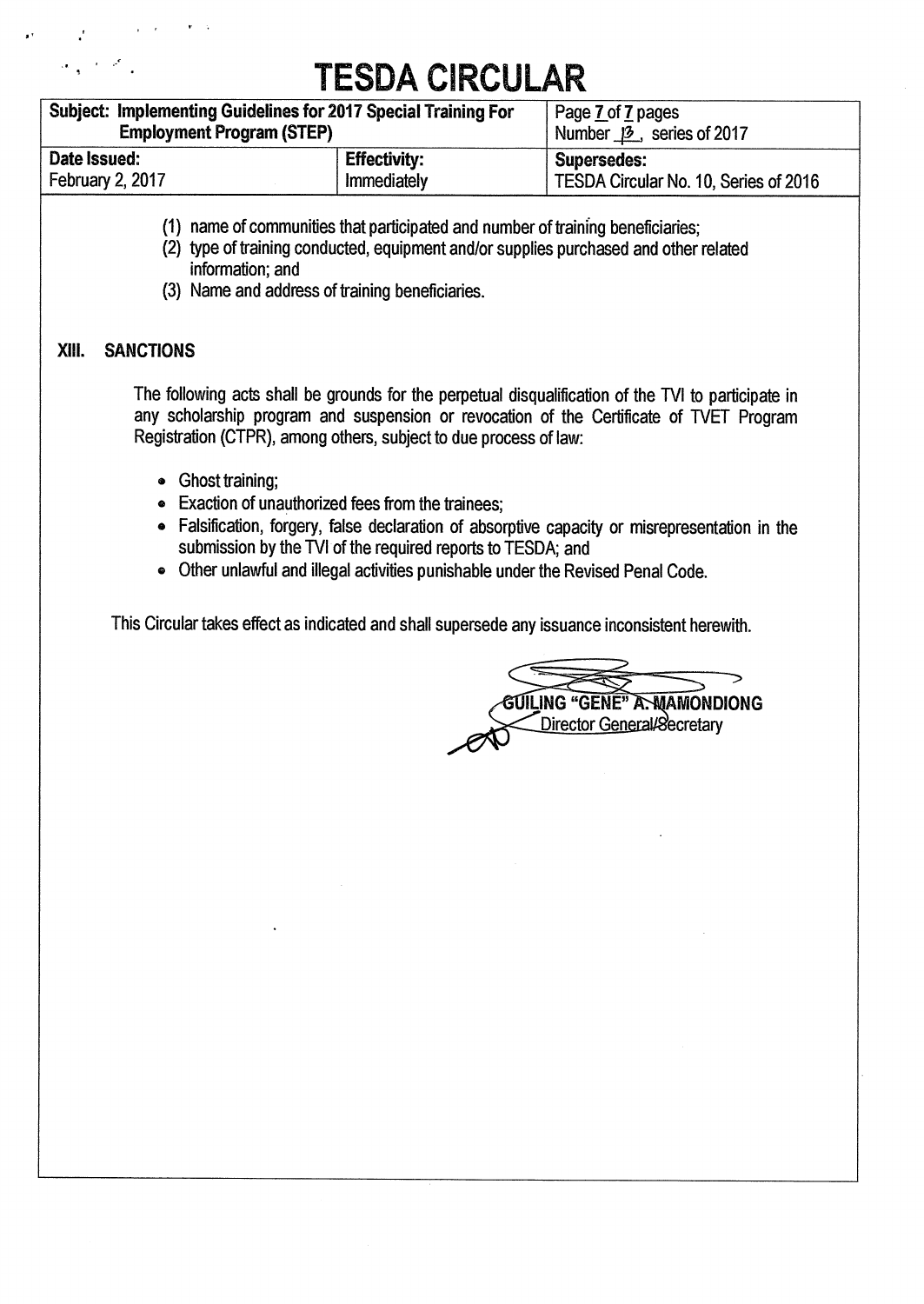$\mathcal{O}(\mathcal{A})$  $6 - 4$ 

#### **Technical Education and Skills Development Authority CY 2017 Special Training for Employment Program (STEP) QUALIFICATION MAP**

**Region:** 

**Province/District:** 

**Name of Training Provider:** 

| <b>Qualification Title/</b>     | No. of               |          | Name of                           |       | <b>Indicative Date of Training &amp;</b><br>Assessment |                       |                               | <b>TOTAL AMOUNT</b><br><b>COSTING</b> |                                    |                                                              |                |            |                                      |                                                   |                                      |                              |         |
|---------------------------------|----------------------|----------|-----------------------------------|-------|--------------------------------------------------------|-----------------------|-------------------------------|---------------------------------------|------------------------------------|--------------------------------------------------------------|----------------|------------|--------------------------------------|---------------------------------------------------|--------------------------------------|------------------------------|---------|
| <b>Cluster of</b><br>Competency | Slots<br>(per Batch) | CTPR No. | <b>Trainer</b><br>and NTTC<br>No. | Start | End                                                    | Date of<br>Assessment | <b>Training Cost</b><br>(PhP) | <b>Training</b><br>Allowance<br>(PhP) | Entre-<br>preneurship Fee<br>(PhP) | Assessment Fee   Per Capita Cost   Total Training  <br>(PhP) | (PhP)          | Cost (PhP) | Total Training<br>Allowance<br>(PhP) | Total Entre-<br>preneurship<br>Fee<br><b>John</b> | <b>Total Assessment</b><br>Fee (PhP) | <b>Total Amount</b><br>(PhP) | Remarks |
| (1)                             | (2)                  |          |                                   | (3)   | (4)                                                    | (5)                   | 161                           |                                       | (8)                                | (9)                                                          | $(10=6+7+8+9)$ | $(11=6*2)$ | (12=7*2)                             | $(13=8*2)$                                        | $(14=9*2)$                           | $(15=11+12+13+14)$           | (16)    |
|                                 |                      |          |                                   |       |                                                        |                       |                               |                                       |                                    |                                                              |                |            |                                      |                                                   |                                      |                              |         |
|                                 |                      |          |                                   |       |                                                        |                       |                               |                                       |                                    |                                                              |                |            |                                      |                                                   |                                      |                              |         |
|                                 |                      |          |                                   |       |                                                        |                       |                               |                                       |                                    |                                                              |                |            |                                      |                                                   |                                      |                              |         |
|                                 |                      |          |                                   |       |                                                        |                       |                               |                                       |                                    |                                                              |                |            |                                      |                                                   |                                      |                              |         |
| <b>TOTAL</b>                    |                      |          |                                   |       |                                                        |                       |                               |                                       |                                    |                                                              |                |            |                                      |                                                   |                                      |                              |         |

Submitted by: Recommended by: Concurred by:

**School Administrator Provincial/District Director Provincial/District Director** 

 $\sim$ 

Recommending Approval:

**ATTY. DIOSDADO 0. PADILLA Deputy Director General for Communities and Local Government Unit Services (CLGUS)** 

**Regional Director** 

Approved by:

**GUILING "GENE" A. MAMONDIONG** 

 $\sim$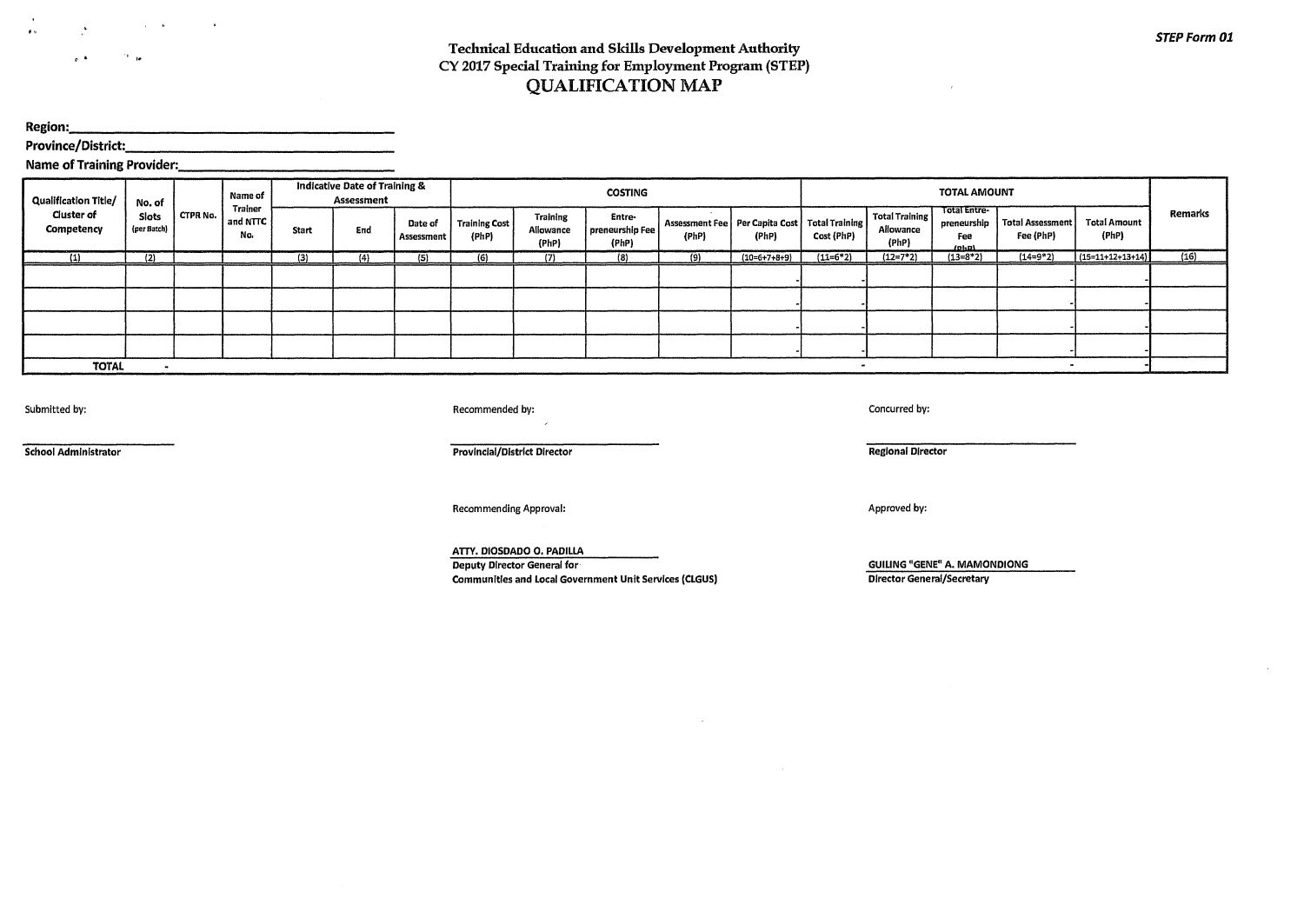## **Technical Education and Skills Development Authority CY 2017 Special Training for Employment Program (STEP) CRITERIA IN THE SELECTION OF TRAINING PROVIDER**

| Region                     |                                          |
|----------------------------|------------------------------------------|
| <b>Province/District</b>   | $\vdots$ . The contract of $\mathcal{C}$ |
| Name of TVI                |                                          |
| <b>Qualification Title</b> | $\sim 200$                               |

#### **A. TV! with Previous Scholarship Allocation**

|     | <b>PARTICULARS</b>                                                                     |            | <b>RESULT</b> |  |
|-----|----------------------------------------------------------------------------------------|------------|---------------|--|
|     |                                                                                        | Pass $(J)$ | Fail $(j)$    |  |
| la. | Program is compliant based on the Technical Audit.                                     |            |               |  |
| lb. | The TVI has not been a subject of any unsettled Notice of Disallowance (ND) that has   |            |               |  |
|     | become final and executory involving any scholarship program of TESDA.                 |            |               |  |
| lc. | The TVI has not been involved in unlawful exaction of fees and/or unlawful offering of |            |               |  |
|     | any program within the jurisdiction of TESDA.                                          |            |               |  |

**EVALUATION RESULT:** 

#### **B. TVI without Previous Scholarship Allocation**

|     | <b>PARTICULARS</b>                                                                        |            | <b>RESULT</b> |  |  |
|-----|-------------------------------------------------------------------------------------------|------------|---------------|--|--|
|     |                                                                                           | Pass $(J)$ | Fail $(J)$    |  |  |
| la. | Program is compliant based on the Technical Audit.                                        |            |               |  |  |
| lb. | Must have an absorptive training capacity in terms of facilities, tools and equipment and |            |               |  |  |
|     | trainers.                                                                                 |            |               |  |  |
|     |                                                                                           |            |               |  |  |

**EVALUATION RESULT:** 

**Evaluation done and submitted by:** 

**Date Evaluated** 

**Provincial/District Scholarship Focal** 

**Provincial/District Director Constanting Constanting Provincial/Director Regional Director** 

**This form shall be submitted to the SMO.**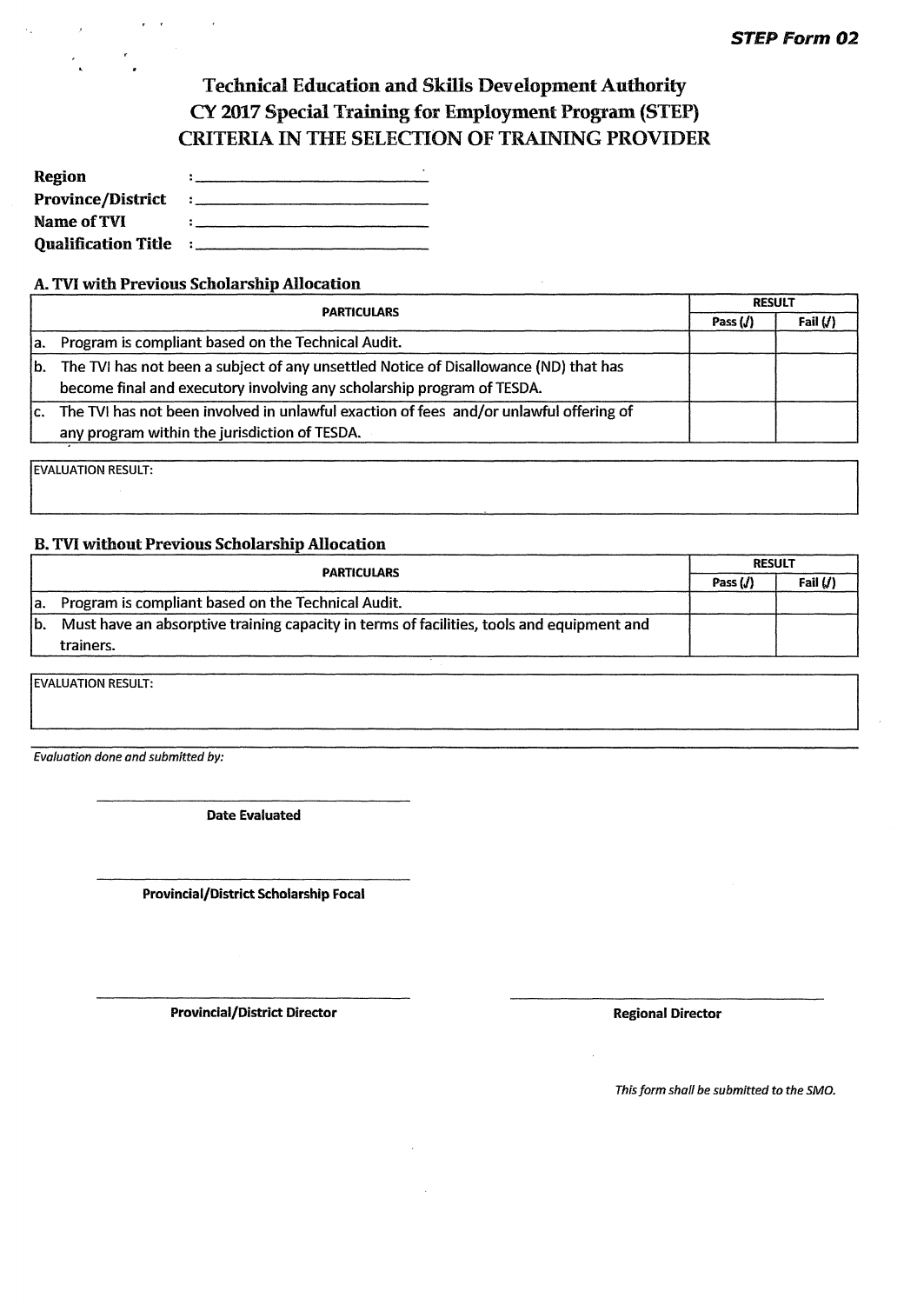## **Technical Education and Skills Development Authority CY 2017 Special Training for Employment Program (STEP) CRITERIA FOR EVALUATION OF QUALIFICATION MAP**

| Region<br><b>Province/District</b><br><b>Name of Training Provider</b> |                                                     |               |                                                 |        |                                        |        |                        |         |
|------------------------------------------------------------------------|-----------------------------------------------------|---------------|-------------------------------------------------|--------|----------------------------------------|--------|------------------------|---------|
| <b>Qualification Title/</b>                                            | <b>ABSORPTIVE CAPACITY</b><br>$(20 \text{ points})$ |               | <b>EMPLOYMENT RATE</b><br>$(50 \text{ points})$ |        | <b>UTILIZATION RATE</b><br>(30 points) |        | <b>Total Points</b>    | Remarks |
| <b>Cluster of Competency</b>                                           | No. of Slots                                        | <b>Points</b> | $\%$                                            | Points | $\%$                                   | Points | $(100 \text{ points})$ |         |
|                                                                        |                                                     |               |                                                 |        |                                        |        |                        |         |
|                                                                        |                                                     |               |                                                 |        |                                        |        | $\bullet$              |         |
|                                                                        |                                                     |               |                                                 |        |                                        |        | $\blacksquare$         |         |
|                                                                        |                                                     |               |                                                 |        |                                        |        |                        |         |
|                                                                        |                                                     |               |                                                 |        |                                        |        | $\bullet$              |         |
|                                                                        |                                                     |               |                                                 |        |                                        |        | $\blacksquare$         |         |
|                                                                        |                                                     |               |                                                 |        |                                        |        | ۰                      |         |
|                                                                        |                                                     |               |                                                 |        |                                        |        | -                      |         |
|                                                                        |                                                     |               |                                                 |        |                                        |        |                        |         |

**Evaluation done and submitted by:** 

 $\bullet$ 

**Date Evaluated** 

**Provincial/District Scholarship Focal** 

**Provincial/District Director** *Director* **Regional Director Regional Director**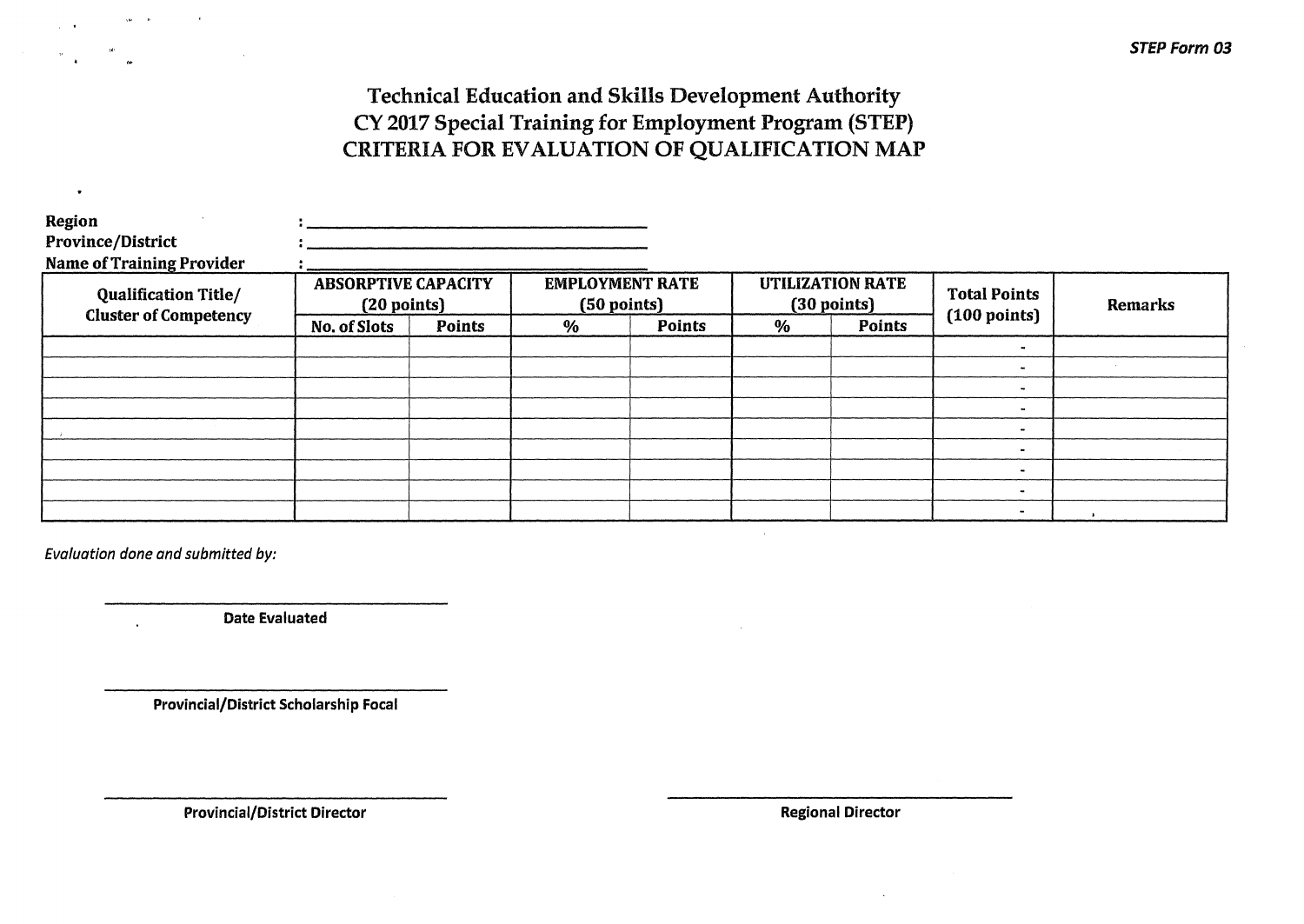## **ACKNOWLEDGEMENT RECEIPT (STEP Starter Toolkit)**

| I,        |                                                                                          |                                                   |          |  |  |  |  |
|-----------|------------------------------------------------------------------------------------------|---------------------------------------------------|----------|--|--|--|--|
|           | (name of trainee) of                                                                     | (address)                                         |          |  |  |  |  |
|           | and a trainee of (school/training provider)                                              | $\overline{\text{in}}$<br>(qualification/program) |          |  |  |  |  |
|           | which I attended on _________________________hereby acknowledge receipt of the following |                                                   |          |  |  |  |  |
|           |                                                                                          |                                                   |          |  |  |  |  |
| List      | Item                                                                                     |                                                   | Quantity |  |  |  |  |
| 1.        |                                                                                          |                                                   |          |  |  |  |  |
| 2.        |                                                                                          |                                                   |          |  |  |  |  |
| 3.<br>4.  |                                                                                          |                                                   |          |  |  |  |  |
| 5.        |                                                                                          |                                                   |          |  |  |  |  |
| 6.        |                                                                                          |                                                   |          |  |  |  |  |
| 7.        |                                                                                          |                                                   |          |  |  |  |  |
| 8.        |                                                                                          |                                                   |          |  |  |  |  |
| 9.<br>10. |                                                                                          |                                                   |          |  |  |  |  |
|           |                                                                                          |                                                   |          |  |  |  |  |
|           |                                                                                          |                                                   |          |  |  |  |  |
|           |                                                                                          |                                                   |          |  |  |  |  |

 $\mathcal{L}(\mathbf{x})$  and  $\mathcal{L}(\mathbf{x})$  and

**Date of Receipt of Starter Toolkit Signature Over Printed Name of Trainee** 

 $\ddot{\phantom{a}}$ 

**Contact Number** 

**NOTED BY:** 

**Signature Over Printed Name of Provincial Director** 

 $\tilde{\gamma}$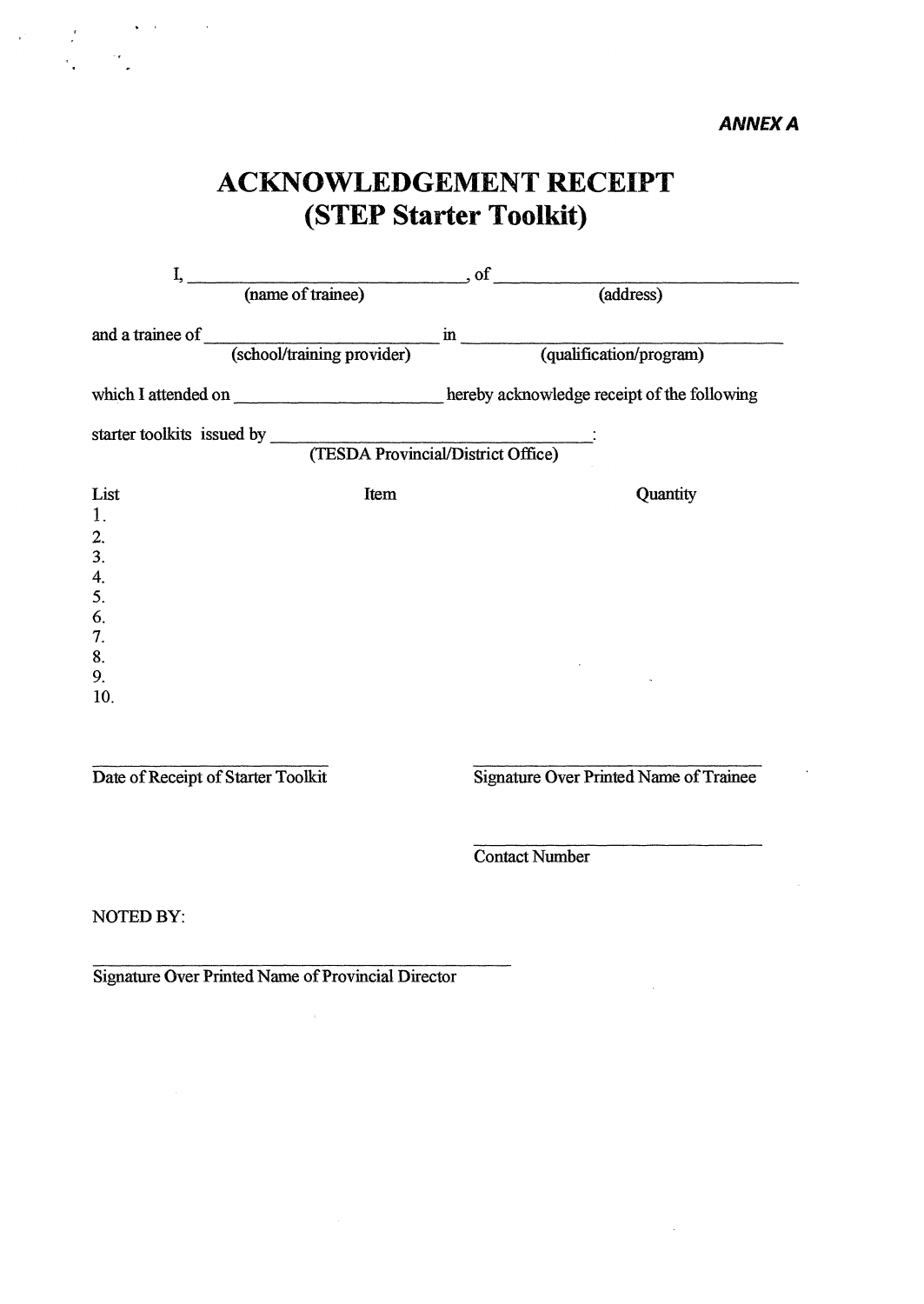#### **MEMORANDUM. OF AGREEMENT**

#### **KNOW ALL MEN BY THESE PRESENTS:**

#### **This Agreement made and entered into by and between:**

**TECHNICAL EDUCATION AND SKILLS DEVELOPMENT AUTHORTIY, an agency of the national government created by virtue of Republic Act No. 7796, with main office address at TESDA Complex, East Service Road, South Superhighway, Taguig City, represented herein by its Provincial Director for**  TESDA Region **Province** of **hereinafter referred to as "FIRST"**, hereinafter referred to as "FIRST" **PARTY".** 

#### **-and-**

**diam** an educational corporation duly **organized and existing under and by virtue of the laws of the Republic of the Philippines, with principal office address at example 2** represented herein **by its Chief Operations Officer** 

**hereinafter referred to as the "SECOND PARTY";** 

#### **WITNESSETH: That**

**WHEREAS, as the lead agency of the government in charge of the development and implementation of technical education and skills development in the country, FIRST PARTY has been providing various scholarship grants to the qualified beneficiaries under Special Training for Employment Program (STEP);** 

**WHEREAS, the training programs shall cover only the TVET programs registered with TESDA in accordance with the appropriate guidelines;** 

**WHEREAS, to meet the objectives of the program, the amount appropriated for the training scholarship programs shall be utilized to address the specific skills needs of the communities and promote employment, particularly through entrepreneurial, self-employment and service-oriented activities;** 

**WHEREAS, the SECOND PARTY has been subjected to evaluation and is rated qualified to conduct the training program under the STEP as per screening done by the TESDA Provincial Office (PO) and Regional Offices (R0), reviewed and recommended by the Deputy Director General for Communities and Local** 

1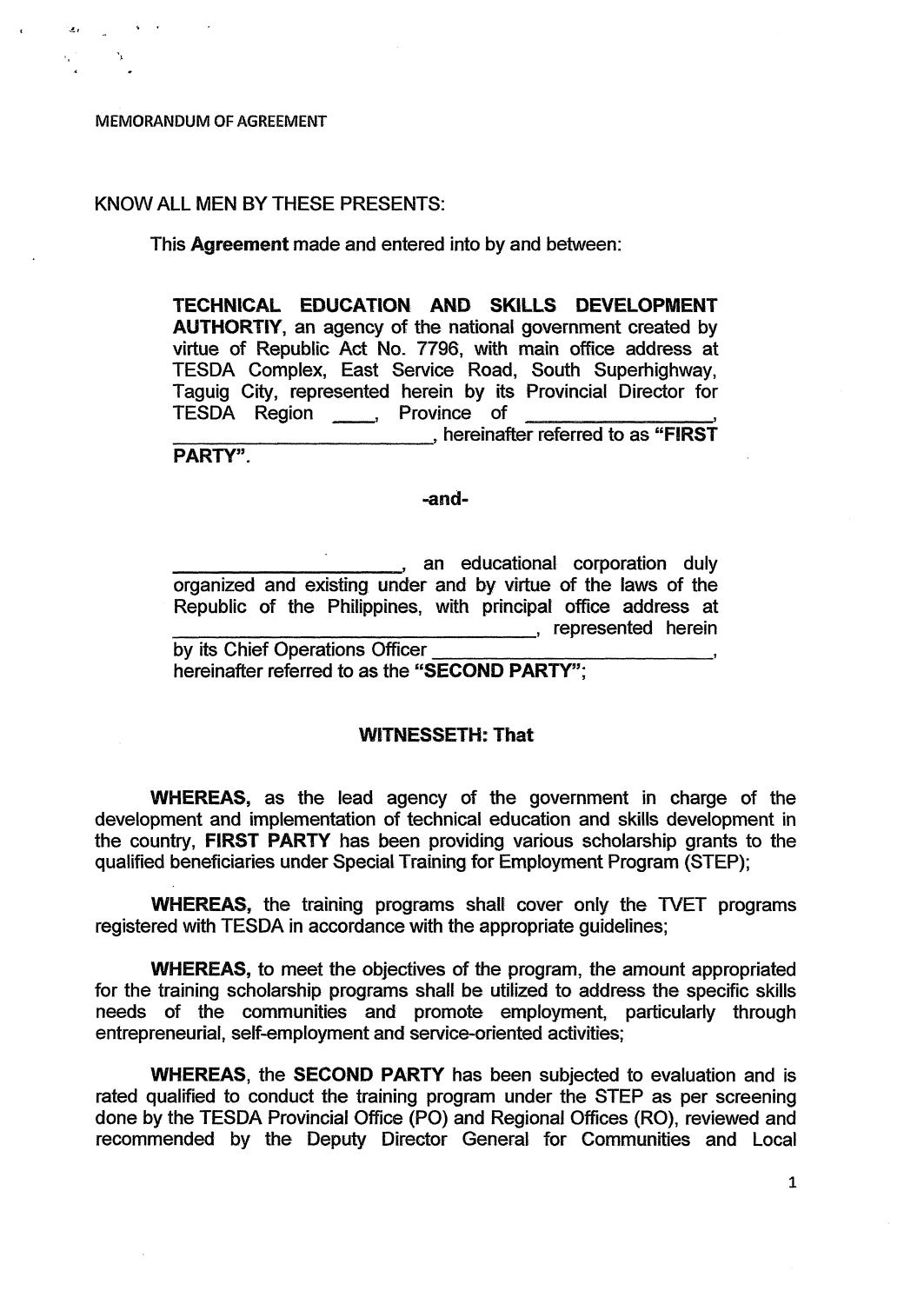**Government Unit Services (CLGUS) and finally was approved by the TESDA Director General;** 

**NOW THEREFORE, for and in consideration of the foregoing premises, the Parties hereby voluntarily agree, as they hereby agreed on the following covenants, to wit:** 

**A. NATURE OF THE CONTRACT: By virtue of this Agreement, FIRST PARTY confirms the award of scholarship grants for STEP in favor of the herein SECOND PARTY for distribution to the qualified grantees selected by TESDA based on the approved Qualification Map (QM).** 

## **B. OBLIGATIONS OF THE PARTIES:**

 $\sim 10^{-11}$  e

 $\ddot{\phantom{a}}$ 

**The FIRST PARTY shall perform the following functions:** 

- **1. Accept application for scholarship, screen those applications and eventually identify and select the qualified scholarship applicants under the STEP;**
- **2. Provide the SECOND PARTY of the list of qualified and approved scholarship grantees who shall undergo the desired training program under the STEP;**
- **3. Monitor and ensure that the SECOND PARTY shall maintain its standard requirements on absorptive capacity, employment rate and utilization rate;**
- **4. Ensure that in TESDA's skills training scholarship program shall be inclusive of all applicants, provided they meet the trainees' entry requirements of the TR;**
- **5. Ensure that Entrepreneurship Training is integrated in the programs conducted by the SECOND PARTY;**
- **6. Issue the corresponding National Certification (NC) for successful trainees who have passed the competency assessment conducted therefore; and**
- **7. Pay the SECOND PARTY upon submission of the following documents:** 
	- **1) Billing statement;**
	- 2) MIS 03-02 report duly signed by the TVIs authorized signatories;
	- **3) Daily Attendance Sheet (for the duration of the training);**
	- **4) Admission Slips**
	- **5) Certified true copy of RWAC from POs for payment of Assessment Fee;**
	- **6) Copy of Attendance Sheets; and**
	- **7) TESDA copy of the STEP Scholarship Grant duly signed by the concerned officials.**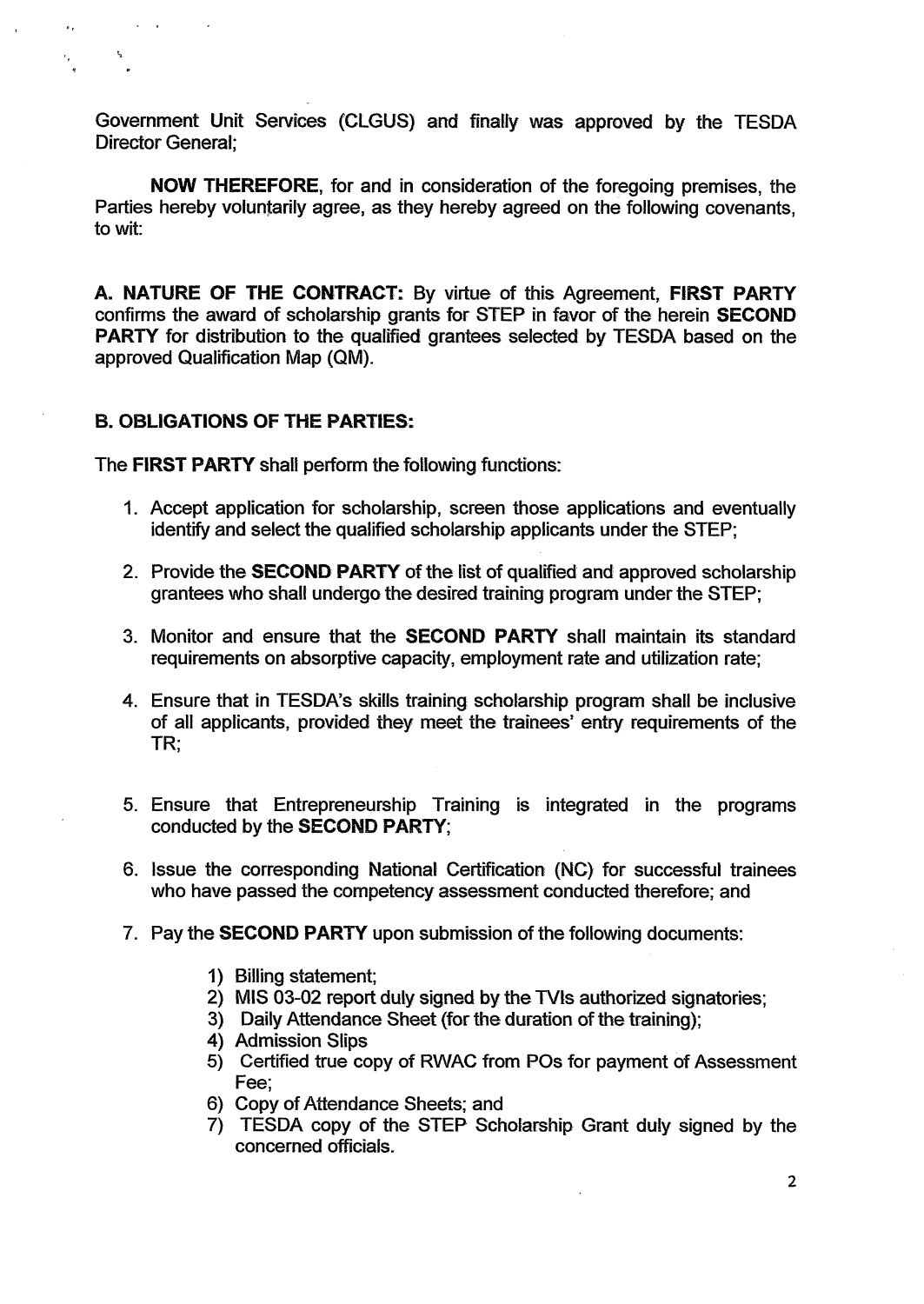## **The SECOND PARTY shall perform the following functions:**

 $\bullet_{\mathcal{I}}$ 

 $\frac{1}{\epsilon}$ 

- **1. inform the selected qualified scholarship grantees as identified by the TESDA Provincial Office;**
- **2. Ensure that each grantee shall undergo pre-qualification process in accordance with the industry pre-hiring requirements as applicable;**
- **3. Check the Learner's Profile Form if the same is properly and appropriately filled out;**
- **4. Conduct, in coordination with the Provincial Office, the Training Induction Program before the implementation of any training program;**
- **5. Conduct the training program integrating Entrepreneurship Training after receipt of the scholarship grants from the TESDA Provincial Office;**
- **6. Ensure that no additional training fees shall be exacted from the beneficiaries of this program;**
- **7. Facilitate the conduct of the competency assessment for qualifications with Training Regulations (TRs) with Competency Assessment Tools (CATs) with the accredited assessment centers and assessors for the successful STEP graduates;**
- **8. Institutionalize a functional Job Linkaging and Networking Services (JLNS) a delivery platform to facilitate job hunting for WET graduates and alumni by providing them services and information to land a job;**
- **9. Institutionalize effective monitoring system/database to establish reliable status reports (employment reports) of the scholars-graduates; and**
- **10. Maintain the requirements of TESDA on absorptive capacity, employment rate and utilization rate;**
- **11. Submit to TESDA for purposes of facilitating claims for payment the following supporting documents:** 
	- **a. Billing Statement;**
	- **b. MIS 03-02 report duly signed by the Nis authorized signatories;**
	- **c. Daily Attendance Sheet (for the duration of the training);**
	- **d. Admission Slips for the payment of assessment fees;**
	- **e. Certified true copy of the Registry of Workers Assessed and Certified (RWAC) for payment of assessment fees; and**
	- **f. TESDA Copy of the STEP Scholarship Grant duly signed by the concerned TESDA**
- **12. Ensure that the scholars fully understand the provisions of their Commitment of Undertaking.**

**3**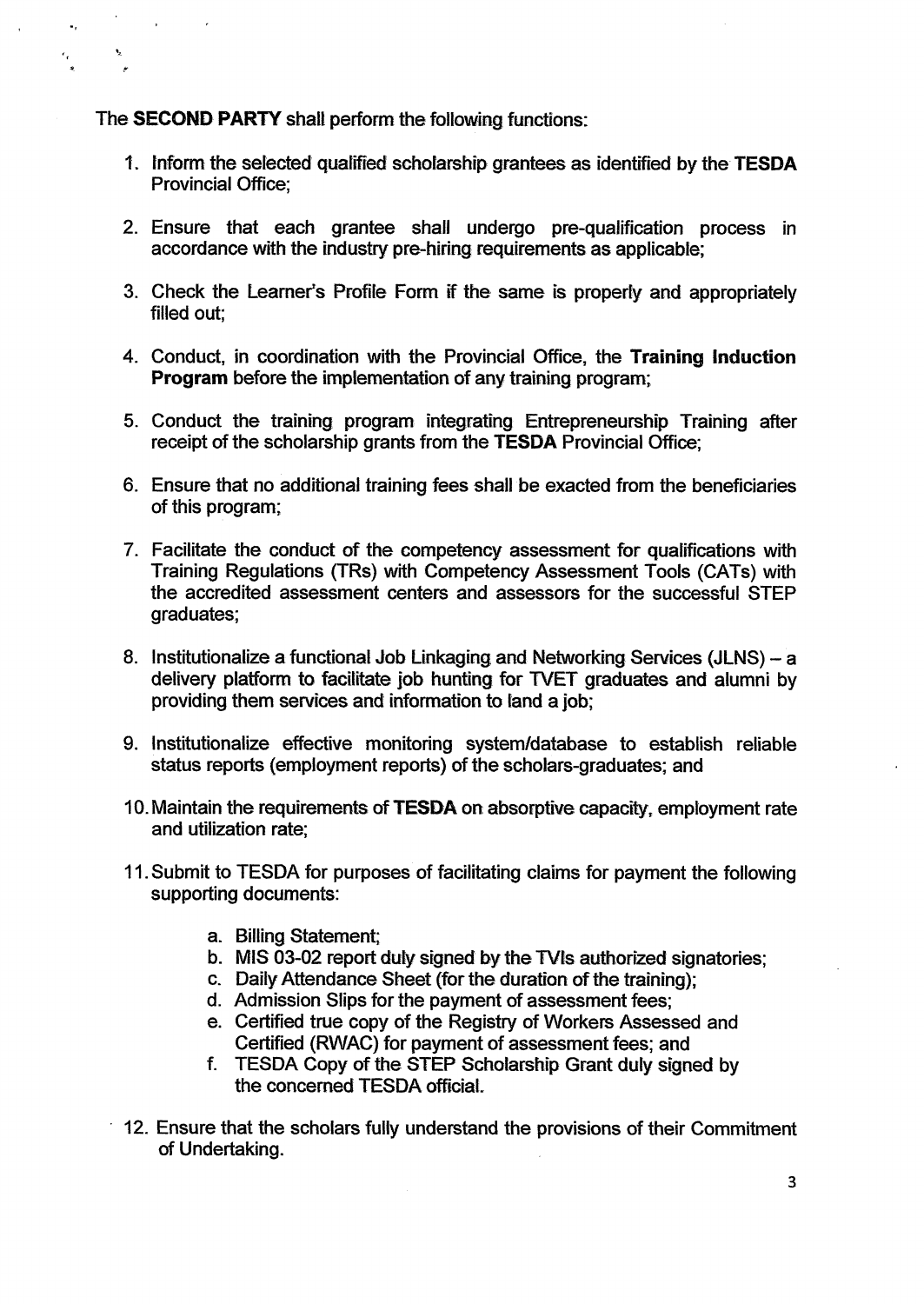**C. TERM OF CONTRACT: This contract shall be valid and enforceable upon signing hereof until the training program and competency assessment had been concluded.** 

### **D. ATTENDANCE AND DEDUCTION FOR ABSENCE:**

**Regular attendance is essential for the trainees to achieve their fullest potential and attain the maximum learning in their chosen training program. For this purpose, it is the obligation of the SECOND PARTY to ensure and promote regular and complete attendance among the trainees all throughout the training period. As part of their due diligence, the SECOND PARTY must record and monitor the attendance of each trainee.** 

### **E. MONITORING AND COMPLIANCE:**

 $\sigma_{\rm{m}}$ 

 $rac{1}{\epsilon}$ 

**At its discretion, the FIRST PARTY may conduct on-the-spot random audits of**  every participating TVI in the scholarship programs of TESDA including herein **SECOND PARTY. During the audit, the subject of inspection shall be the TVI's compliance with the required facilities, equipment, attendance and eligibility of trainers acceptability of methods of training being conducted, updated government registrations and licenses to operate, WET program registration and attendance of trainees among others.** 

**Nonetheless, in all instances, due process must be observed at all times.** 

#### **F. MISCELLANEOUS PROVISIONS:**

**The SECOND PARTY herein warrants that the programs are compliant based on technical audit report; has valid Certificates of WET Program Registration (CTPR); has absorptive training capacity in terms of facilities, tools and equipment, and trainers, inclusive of existing/on-going scholarship programs with other government agencies and other funding organizations.** 

**The SECOND PARTY also warrants that it has not been subjected to any unsettled final and executory Notice of Disallowance (ND) involving any scholarship program of TESDA and that it has not been involved in any case of unlawful exaction of fees and/or unlawful offering of any program within the jurisdiction of TESDA.** 

**Subject to due process of law, the conduct of ghost training, exaction of any unauthorized fees from the trainees, falsification, forgery, false declaration of absorptive capacity or misrepresentation in the submission of the required reports to TESDA by the SECOND PARTY and other unlawful and illegal activities punishable under the Revised Penal Code shall be considered as grounds for perpetual disqualification of the said SECOND PARTY from participating in any scholarship program of TESDA and suspension or revocation, as the case may be, of its Certificate of WET Program Registration (CTPR), among others.**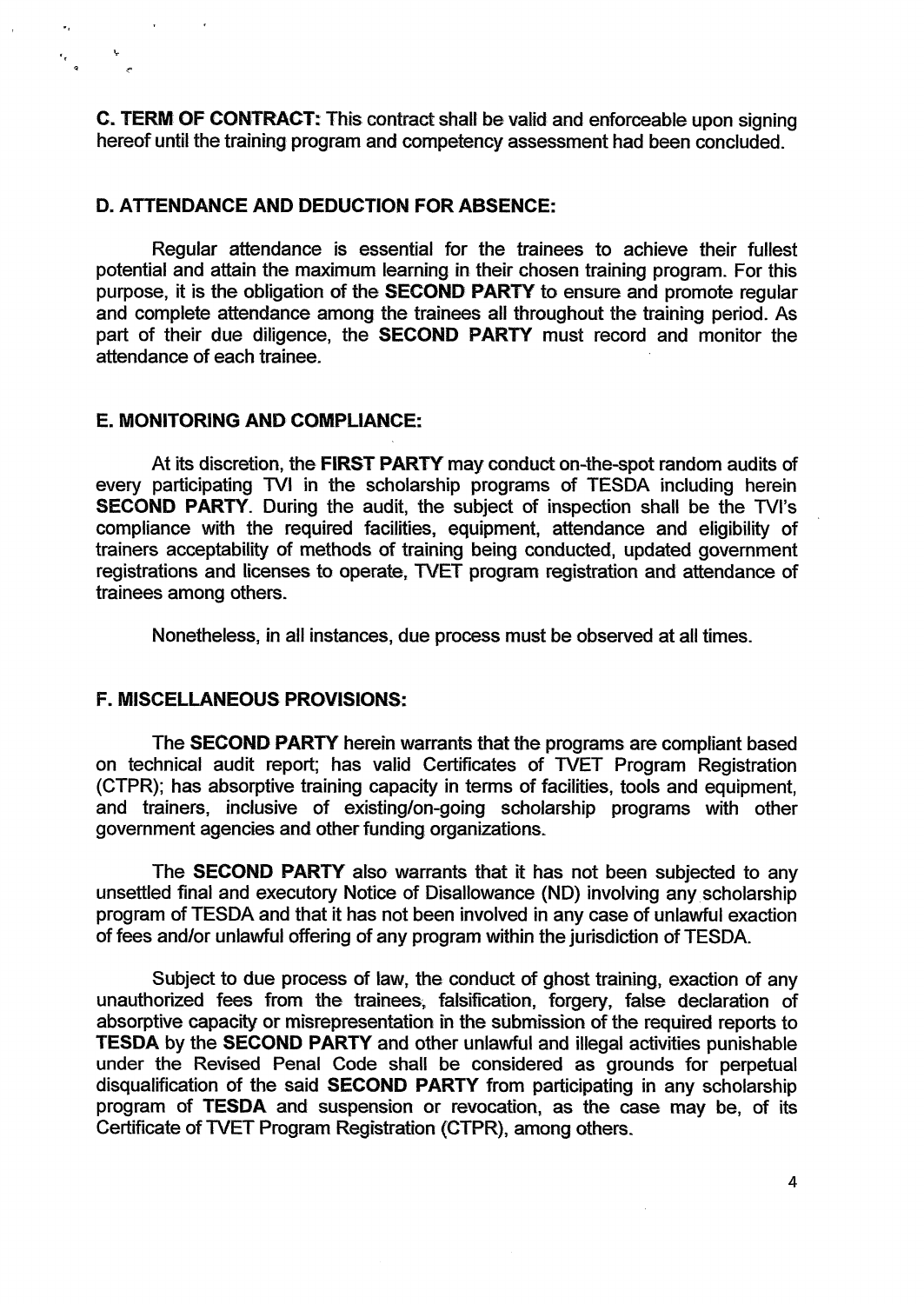**IN WITNESS WHEREOF, the Parties have hereunto voluntarily signed this**  Memorandum of Agreement on this <u>entitled</u> and day of <u>entitled</u> at at at at a **City, Philippines.** 

 $\sigma_{\mathbf{k}}$  , and  $\sigma_{\mathbf{k}}$  , and  $\sigma_{\mathbf{k}}$  , and  $\sigma_{\mathbf{k}}$ 

 $\label{eq:2} \begin{array}{cc} c_{\mathbf{r}-\mathbf{q}} & \mathbf{r} \in \mathbf{X} \\ \end{array}$ 

 $\mathcal{L}$ 

### **FOR TESDA: FOR TRAINING PROVIDER:**

**By: By:** 

**PROVINCIAL DIRECTOR TRAINING PROVIDER TESDA** 

 $\bar{z}$